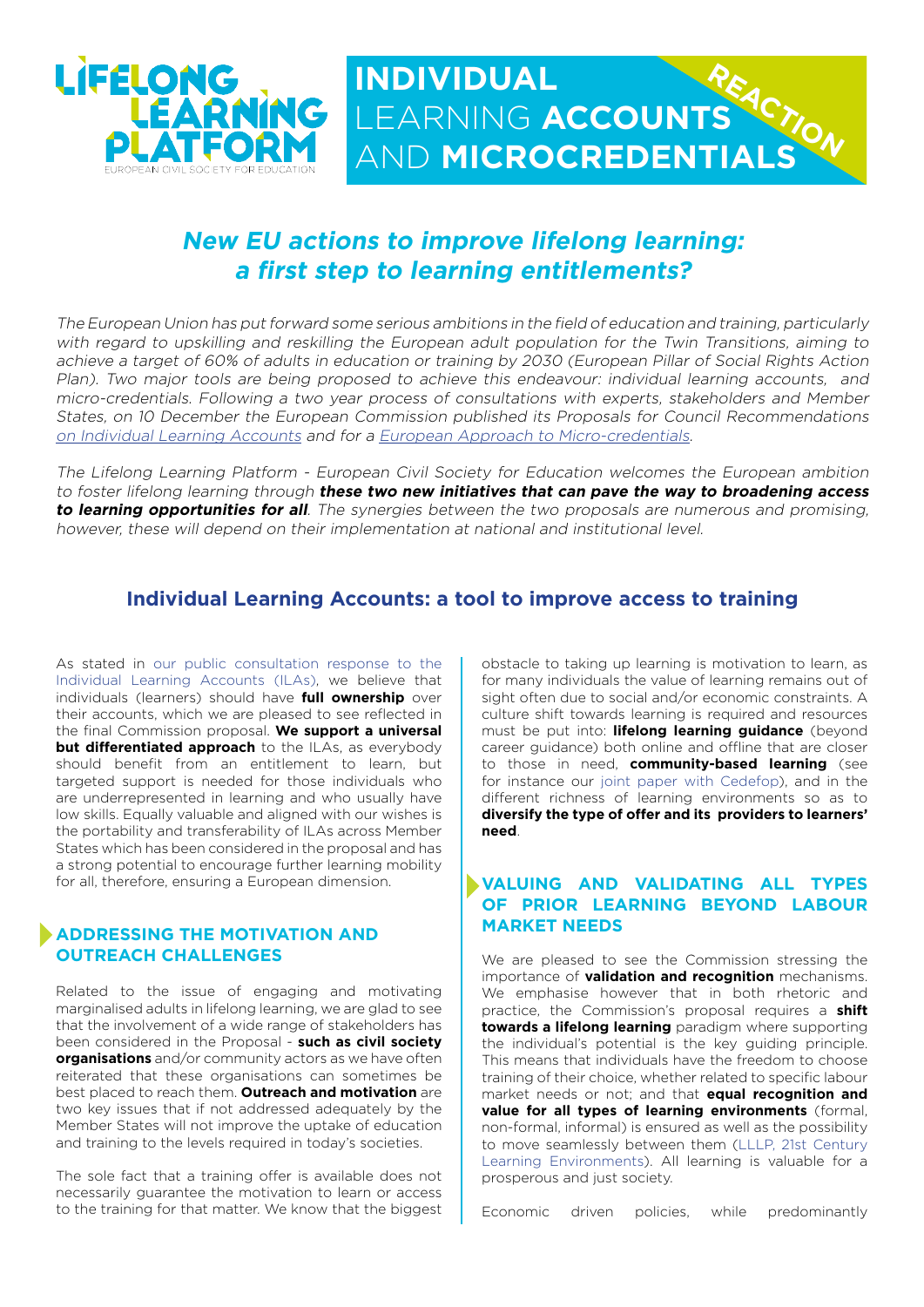emphasising labour market needs in terms of skills, must consider and equally value skills that empower all citizens to fully engage in society. It is our position that an over-emphasis on the labour-market needs of individual learning accounts pre-empts a missed opportunity to consolidate and proliferate a culture of lifelong learning across Europe where broad adult participation becomes the norm.

### **SKILLS FOR LIFE AND TRANSVERSAL SKILLS NEEDED FOR A JUST TWIN TRANSITION**

We undoubtedly need such a shift to **improve participation in democracy**, resilience, personal wellbeing, among other challenges our populations face. This applies in particular to the digital and green transitions - where a culture change is necessary and learning can be a vehicle to support a smooth and just transition for all. To this end, we encourage Member States to not limit ILAs to labour-market related learning solely, but extend it to encompass learning skills for life and transversal skills - which include emotional and social skills more and more needed in our contemporary societies - as well as learning for the joy of learning. We also strongly encourage Member States to extend ILAs beyond the work-force and/or employment status.

### **ENSURING QUALITY LEARNING OFFER FOR ALL**

Quality and accessibility of the offer are crucial aspects that we strongly call on the European Commission and Member States to consider by paying extra attention on the **transparency, quality of the learning offer**  and **accreditation process.** In most Member States the training offer is very fragmented, lacks quality controlling mechanisms while also being financially expensive ensuring that the offer remains based on purchasing power as opposed to need. Quality assurance mechanisms must be adequately put in place and / or adapted to support its implementation.

When considering the quality of the learning offer, we wish to point out the danger of **tokenism that can arise when a market-driven access to learning** is fostered. Learning must remain a meaningful experience which individuals pursue for the sake of learning and not to just tick a box. Remaining wary of this can ensure that the training offered entails actual learning outcomes, sustained motivation and quality education.

### **TRUE PUBLIC INVESTMENT IS KEY TO ILAS IMPLEMENTATION**

Funding of Individual Learning Accounts will certainly be one of the main difficulties Member States will be faced with. However, we believe that there are good examples and promising outcomes of public expenditure for similar mechanisms that can serve as an inspiration. **We must ensure enough public investment for ILAs for the initiative to be a truly inclusive one offering lifelong learning opportunities for all.** Private actors have a key role to play in this driven by their social mission vs forprofit interest. To this end, European, national, regional and local investment must be aligned and work in complementarity with public and private stakeholders to ensure an equally accessible public offer.

## **Micro-credentials: broadening learning opportunities for lifelong learning and employability**

We welcome a European approach to micro-credentials and as stated [in our public consultation response](https://ec.europa.eu/info/law/better-regulation/have-your-say/initiatives/12858-Micro-credentials-broadening-learning-opportunities-for-lifelong-learning-and-employability/F2004769_en) we believe that this initiative can foster lifelong learning and see the synergies between individual learning accounts and micro-credentials as key to supporting the broadening of learning opportunities. However, similar synergies should be built with other EU and national existing and ongoing initiatives such as the European Higher Education Strategy, the European Education Area to name but a few.

### **AN OPPORTUNITY FOR ALL EDUCATION AND TRAINING PROVIDERS**

Similarly to the ILAs, our concerns also apply to the Commission Proposal for Micro-credentials. This includes the strong emphasis placed on higher education and VET that carries with it the idea that universities as tertiary education providers should tap into new markets following a supply model; this conceals a vision of highereducation institutions as market-driven organisations, whereas education should be wholly disjointed to market drivers. While higher education institutions have a key role to play and must **extend their learning offer**  and improve accessibility to a more diverse learners population to become more inclusive and support societal challenges, this must not be seen as the only alternative for new learners to undertake new learning opportunities. Additionally, this must support synergies and cooperation between different education and training providers.

### **FLEXIBLE LEARNING PATHWAYS AND PERSONALISED LEARNING FOR ALL**

At the Lifelong Learning Platform we believe that MCs could boost access and participation to lifelong learning by bringing **more flexibility to the learning pathways** and greater opportunities for **personalised learning** owing to the modular approach and the portability of credits. However, we stress that certain conditions have